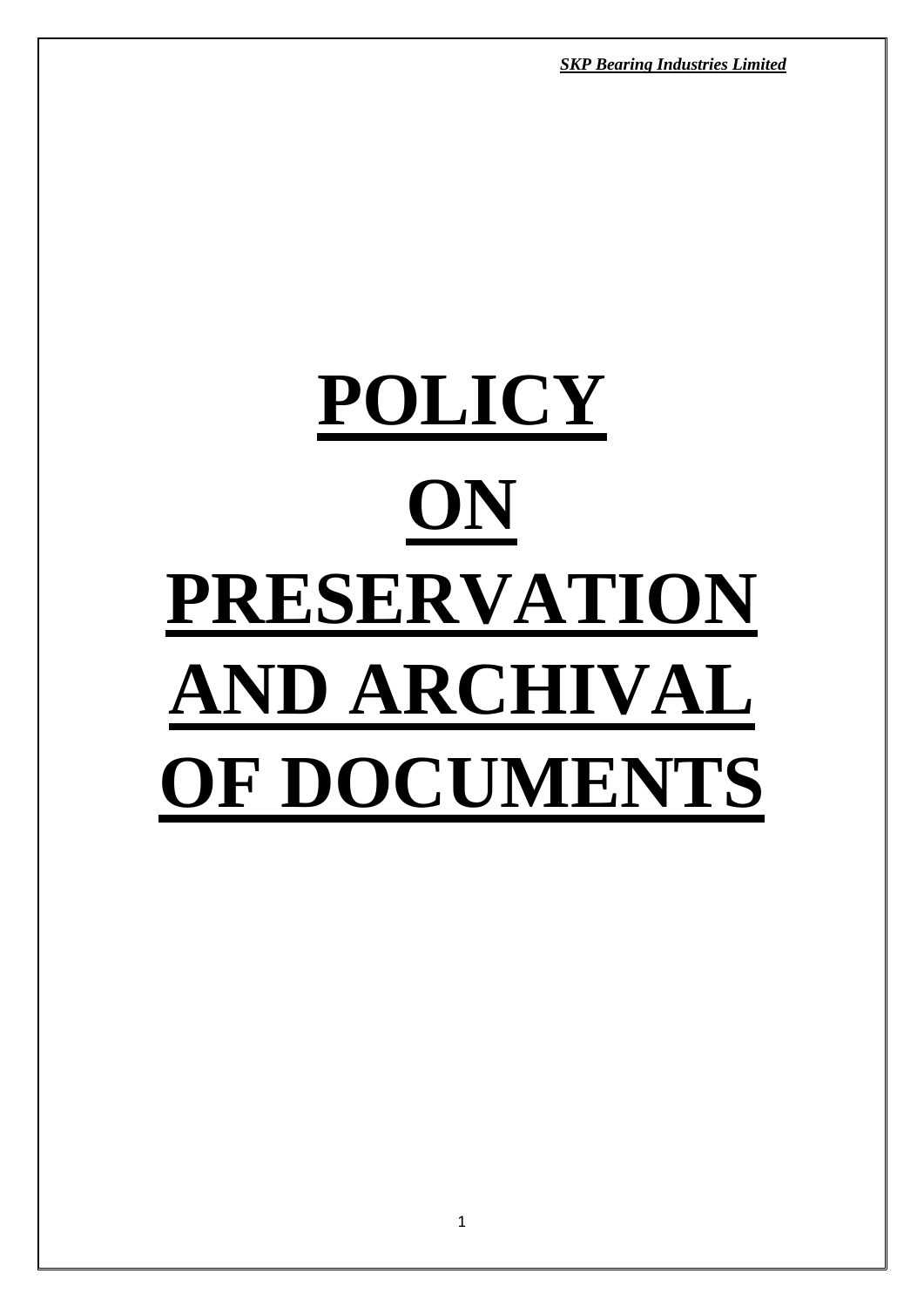## **A. INTRODUCTION:**

This policy is primarily framed based on Regulation 9 of the Securities and Exchange Board of India (Listing Obligations and Disclosure Requirements) Regulations, 2015, **(hereinafter referred to as "Listing Regulations")** and Companies Act, 2013. SEBI has mandated all the listed entities to have a policy on Preservation and Archival of Documents. Archival Policy as referred to in Regulation 30 (8) of the Listing Regulations forms part of this Policy. This policy is intended to ensure compliance particularly with the Listing Regulations and the applicable provisions of Companies Act, 2013.

## **B. PURPOSE:**

The purpose of this documents to present a high level policy statement for **SKP Bearing Industries Limited ("the Company")** regarding preservation of its documents in accordance with the provisions of the Companies Act, 2013 ("the Act"), SEBI (Listing Obligations and Disclosure Requirements) Regulations, 2015 ("the Regulation") and any other applicable laws to the Company.

Accordingly, the Policy named **Policy on Preservation and Archival of Documents ("the Policy")** has been formulated and adopted by the Board of Directors ("the Board") of the Company.

## **C. CLASSIFICATION:**

Based on the recommendation of the management of the Company, the Board of Directors has identified following classes for Preservation and archival of various documents;

| S.No. | Category                                                 | <b>Annexures</b> |
|-------|----------------------------------------------------------|------------------|
|       | Documents that needs to be preserved permanently         | Annexure-A       |
|       | Documents that may be preserved for a period of 08 years | Annexure-B       |
|       | or more after completion of the relevant transactions    |                  |
|       | Other documents which may be preserved for less than 08  | Annexure-C       |
|       | vears                                                    |                  |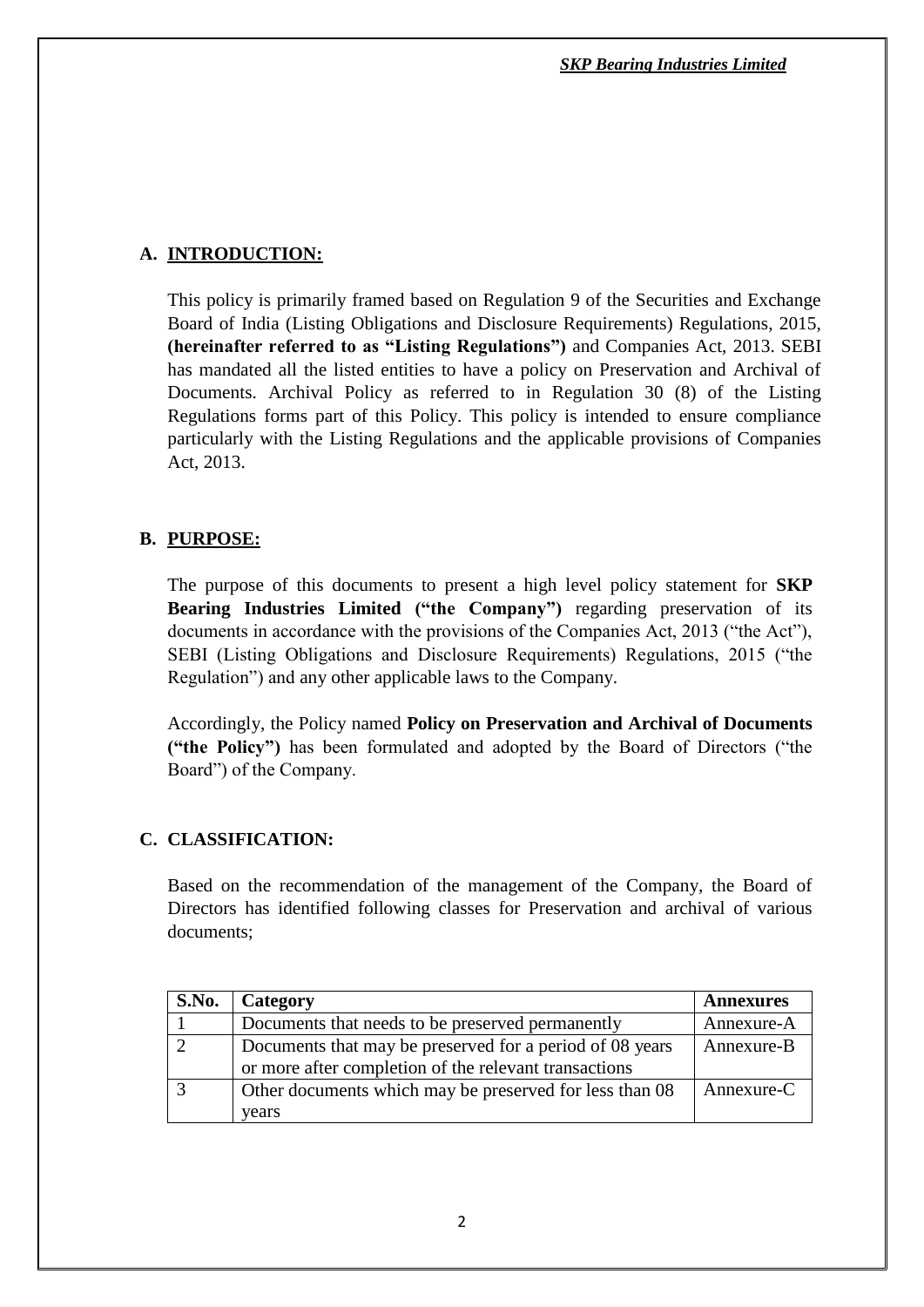## **D. MODE OF PRESERVATION & RESPONSIBILITY**

The Authorized Person shall:

a. preserve the Documents either in physical form or electronic form;

b. preserve the Documents in such a manner to ensure that there is no tampering, alteration, destruction or anything which endangers the content, authenticity, utility or accessibility of the Documents;

c. ensure that the preserved Documents are accessible at all reasonable times;

d. control access for preserved Documents, to ensure integrity and confidentiality of the Documents and prohibit unauthorised access;

e. make appropriate provisions for back up of all preserved Documents, both physically and electronically.

## **E. DESTRUCTION OF DOCUMENTS:**

After the expiry of the retention period, the Authorized Person may destroy the preserved Documents in such a mode as deemed fit. The Compliance Officer or/and Managing Director of the Company shall approve the destruction of such Documents.

The Authorized Person shall maintain a register of disposal of records, with details of Documents destroyed in the format prescribed in the guidance manual. This applies to both physical and electronic Document.

## **F. ARCHIVAL POLICY:**

- a. The Company will host all the relevant disclosures of information and events communicated to the stock exchanges under Regulation 30 of the SEBI Listing Regulations on the website of the Company under the section entitled ["Investor Relations"] for a period of five years and thereafter the same shall be archived for retrieval for such period as decided by the Compliance Officer or/and Managing Director of the Company.
- b. Subsequently, anyone intending to review archived information and events communicated to the stock exchanges may write to the Company Secretary of the Company.
- c. This Policy will be periodically reviewed and amended based on any changes in the laws, rules and regulations applicable to the Company from time to time or changes in internal processes.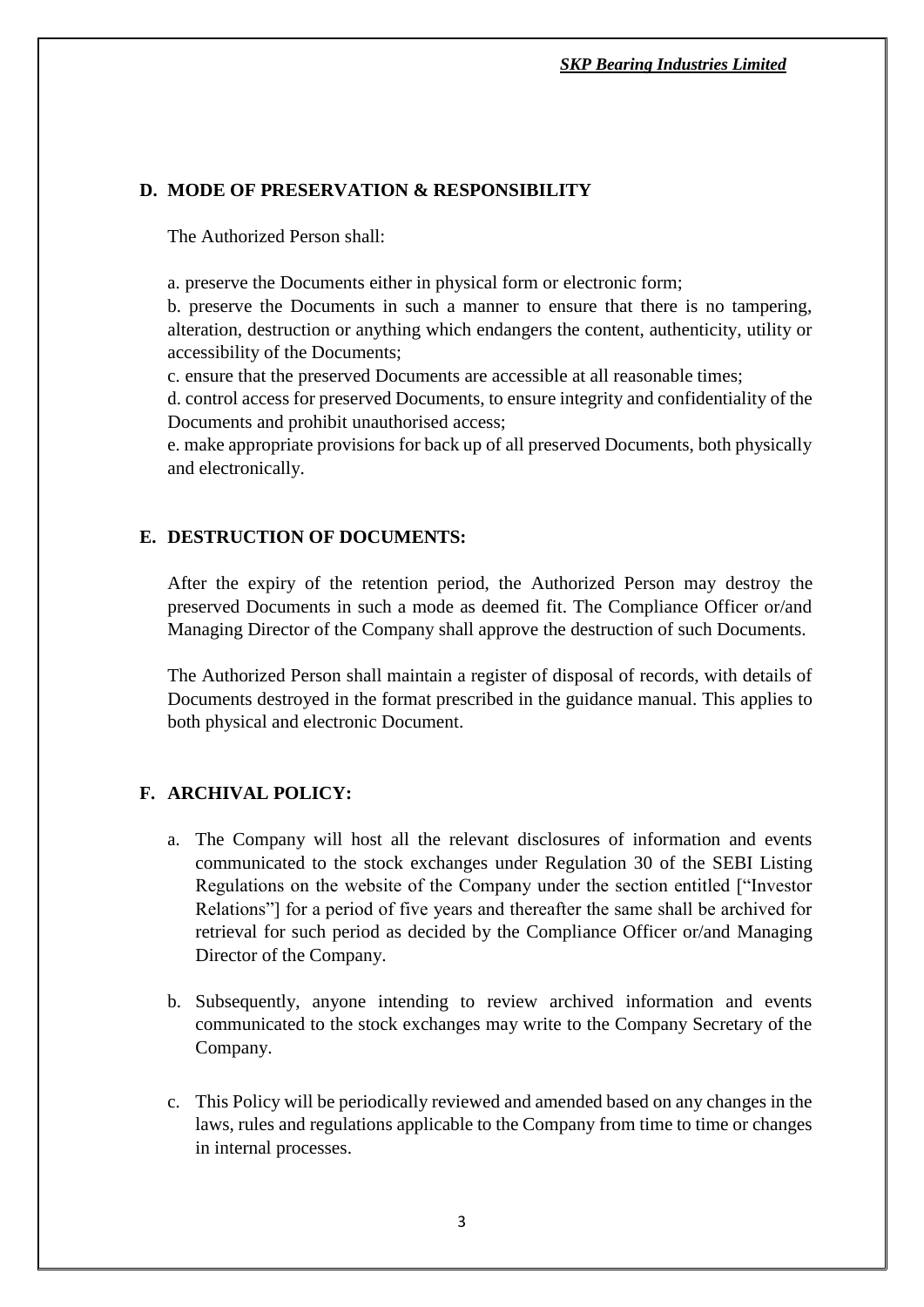#### **G. INTERPRETATION**

In any circumstance where the terms of this Policy are inconsistent with any existing or newly enacted law, rule, regulation or standard governing the Company, the said law, rule, regulation or standard will take precedence over this Policy.

#### **H. AMENDMENT**

Any change in the Policy shall be approved by the Board. The Board shall have the right to withdraw and/or amend any part of this Policy or the entire Policy, at any time, as it deems fit, or from time to time, and the decision of the Board in this respect shall be final and binding. Any subsequent amendment/modification in the Act or the rules framed thereunder or the SEBI Listing Regulations and/or any other laws in this regard shall automatically apply to this Policy.

**\*\*\*\*\*\*\*\*\*\*\*\*\*\*\*\*\*\*\*\*\*\*\*\*\*\*\*\*\*\*\*\*\***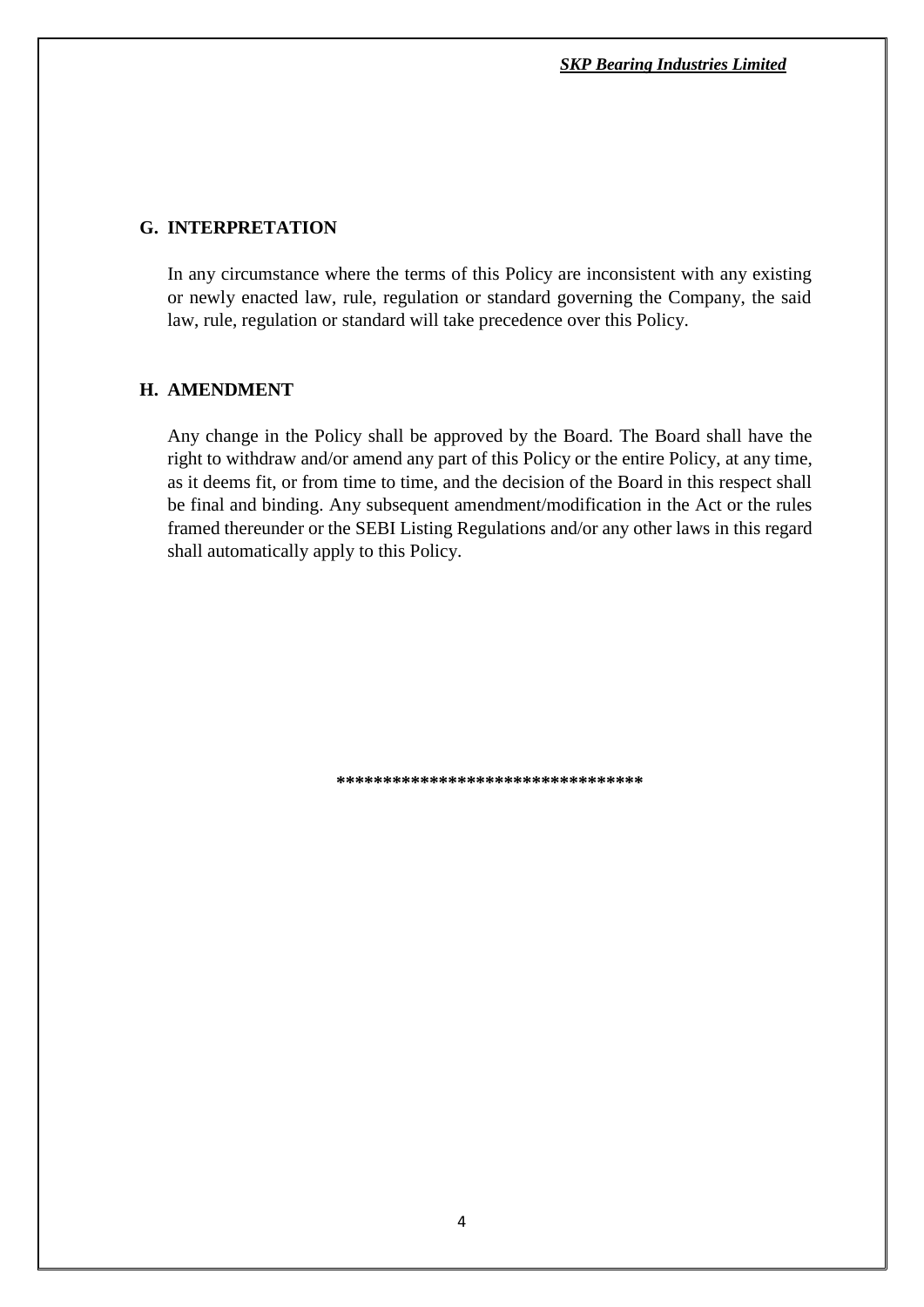# **Annexure-A**

## **Documents / Record whose preservation shall be permanent in nature**

| S.No. | <b>Documents / Records</b>                                            |  |
|-------|-----------------------------------------------------------------------|--|
| 1.    | Certificate of Incorporation- (COI)                                   |  |
| 2.    | Memorandum and Articles of Association - (MOA) & (AOA)                |  |
| 3.    | Agreements made by the Company with stock exchanges, depositories,    |  |
|       | etc                                                                   |  |
| 4.    | Minute Books of General Meetings, Board and Committee Meetings as per |  |
|       | Companies Act and as per the applicable Secretarial Standards         |  |
| 5.    | Register and Index of Members, debenture-holders, if any or other     |  |
|       | security holders, if any                                              |  |
| 6.    | Register of Contracts as per Companies Act                            |  |
| 7.    | Register of Charges as per Companies Act                              |  |
| 8.    | Register of Investments as per Companies Act                          |  |
| 9.    | Files relating to premises viz. Title Deeds/Lease Deeds of owned      |  |
|       | premises/land and building, etc. and related Ledger / Register        |  |
| 10.   | Authorization / licenses obtained from any statutory authority        |  |
| 11.   | Policies of the Company framed under various regulations              |  |
| 12.   | Register of disposal of records                                       |  |
| 13.   | Annual Reports of the Company                                         |  |
| 14.   | Material Agreements of the Company                                    |  |
| 15.   | Such other records as may be required under any law from time to time |  |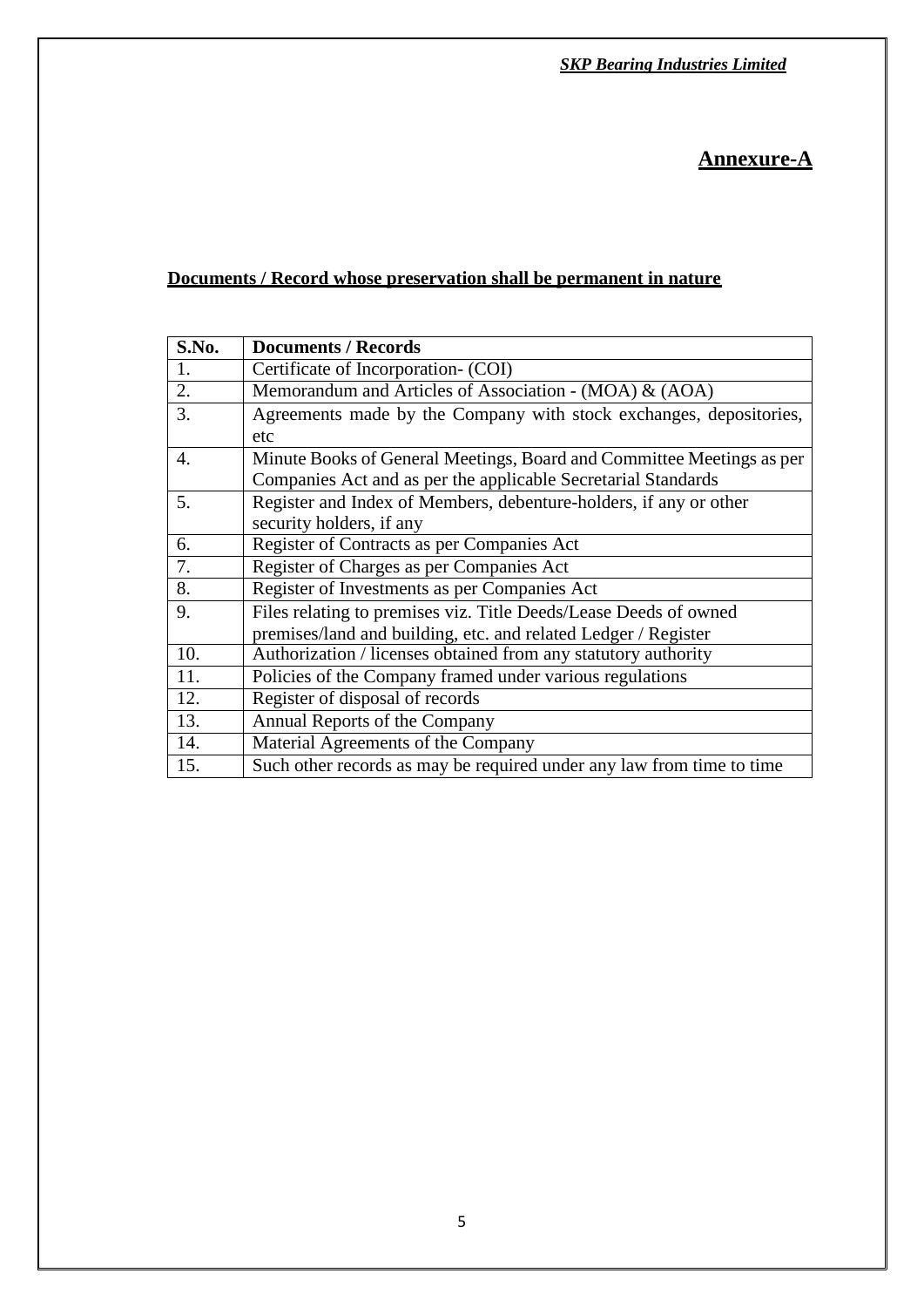## *SKP Bearing Industries Limited SKP Bearing Industries Limited*

## **Annexure-B**

## **Documents / Records to be preserved for a minimum period of eight years.**

| $\overline{S}$ .No. | Documents / Records                                                           |  |
|---------------------|-------------------------------------------------------------------------------|--|
| 1.                  | Instrument creating charge or modification (from the date of satisfaction     |  |
|                     | of charge) as per Companies Act, 2013.                                        |  |
| 2.                  | Annual Returns as per Companies Act, 2013.                                    |  |
| $\overline{3}$ .    | Register of Deposits as per Companies Act, 2013.                              |  |
| 4.                  | Register of Allotment (from the date of each allotment) as per Companies      |  |
|                     | Act, 2013.                                                                    |  |
| 5.                  | Annual financial statements including:                                        |  |
|                     | - Annual accounts                                                             |  |
|                     | - Directors report                                                            |  |
|                     | - Auditors report                                                             |  |
| 6.                  | Books of accounts including Vouchers / Voucher register as defined            |  |
|                     | under the Companies Act, 2013.                                                |  |
| 7.                  | Income Tax Returns filed under Income Tax Act, 1961.                          |  |
| 8.                  | All notices in form MBP-1 received from Directors and KMPs along              |  |
|                     | with any amendment thereto                                                    |  |
| 9.                  | Return of declaration in respect of beneficial interest in any share as per   |  |
|                     | <b>Companies Act</b>                                                          |  |
| 10.                 | Copy of newspaper advertisement or publications                               |  |
| 11.                 | Compliance Reports received from any statutory authority                      |  |
| 12.                 | The postal ballot and all other papers or registers relating to postal ballot |  |
|                     | including voting by electronic means                                          |  |
| 13.                 | Disclosure/Return filed under SEBI Listing Regulations                        |  |
| 14.                 | Office Copies of Notices, Agenda, Notes on Agenda of Board Meetings           |  |
|                     | and Board Committees and other related papers                                 |  |
| 15.                 | Office Copies of Notices, Scrutinizer's Report and related papers             |  |
|                     | regarding General Meetings (including AGM)                                    |  |
| 16.                 | Any other Document, certificates, statutory registers which may be            |  |
|                     | required to be maintained and preserved for not less than eight years after   |  |
|                     | completion of the relevant transaction under the Companies Act and/or the     |  |
|                     | <b>SEBI Listing Regulations</b>                                               |  |